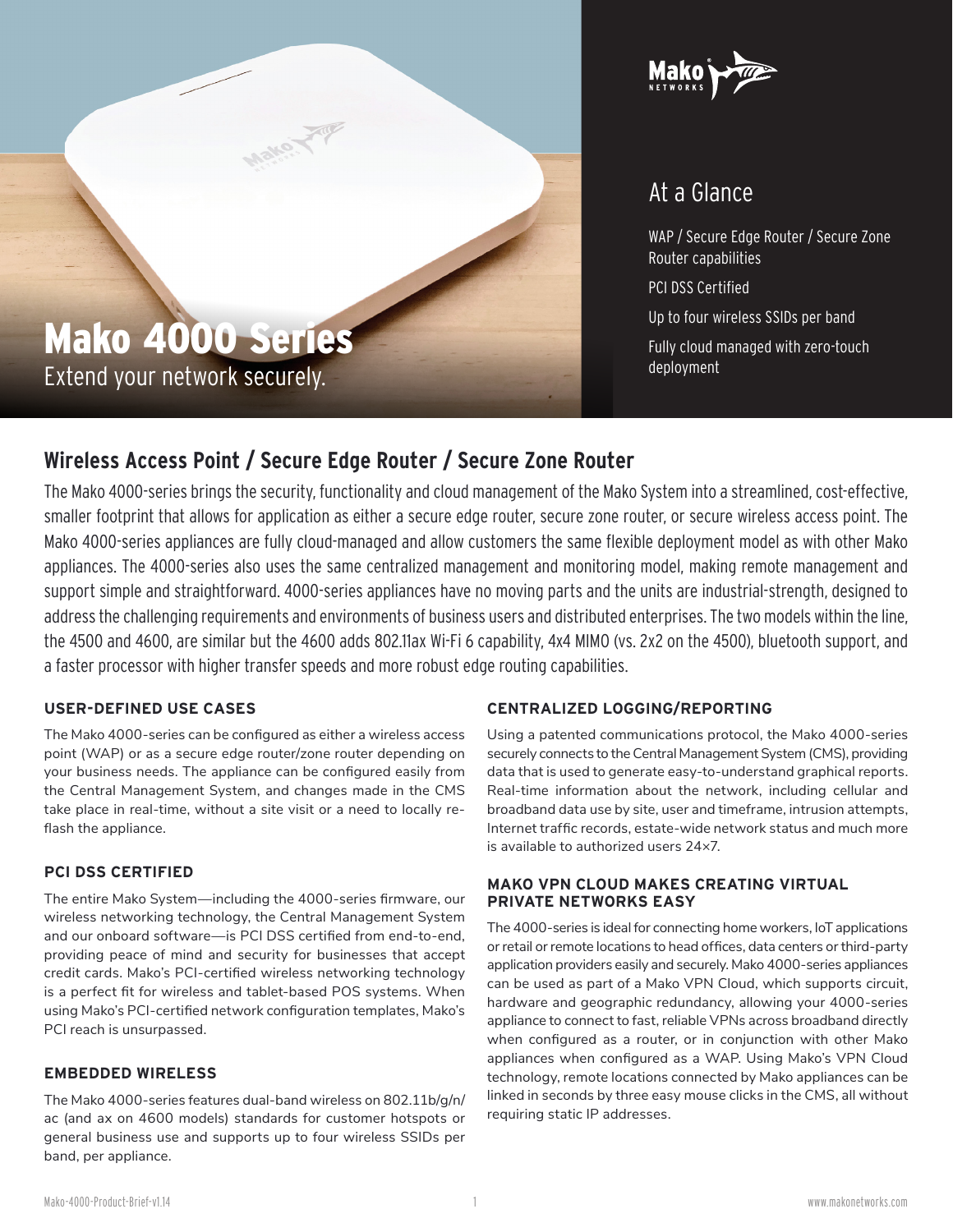#### **SIMPLE TROUBLESHOOTING**

In addition to CMS troubleshooting diagnostic tools, the network LED on the Mako 4000-series provides Internet and network connection information at a glance. For non‐technical users, this makes it easy to quickly diagnose network issues.

#### **QUICK AND EASY TO DEPLOY**

Like all Mako appliances, the 4000-series allows for zero touch deployment by automatically receiving device-specific configuration information from the Mako CMS via the cloud. Remote sites can get up and running quickly, easily and securely.

## **Typical Network Configurations**

#### **ACCESS POINT**



#### **ZONE ROUTER**



#### **EDGE DEVICE**



#### **HOME WORKER**

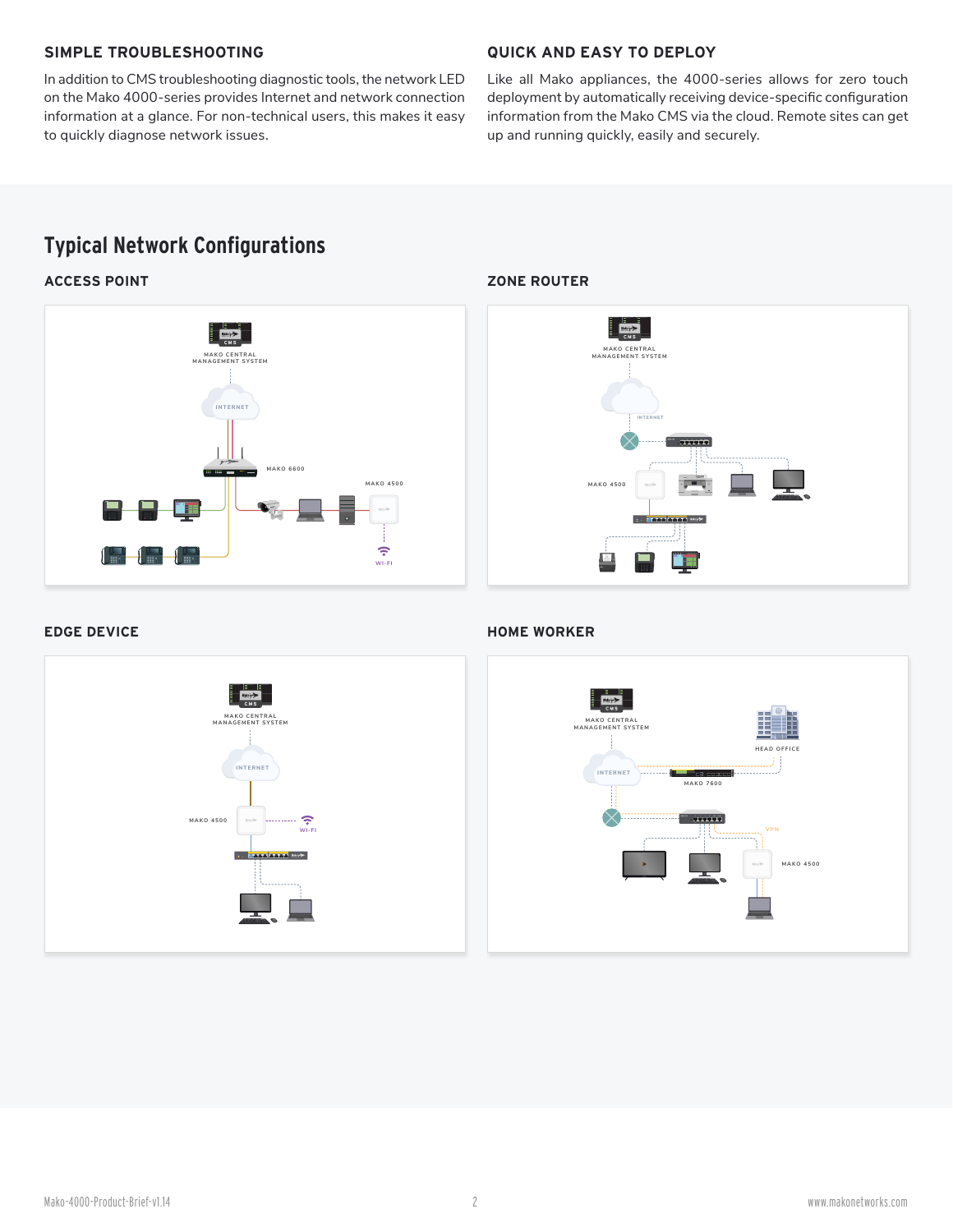# **Mako 4500 Specifications**

## **Hardware**

| Processors        | $0$ CA IPO4018 + OCA8072                                                                                  |
|-------------------|-----------------------------------------------------------------------------------------------------------|
| System Memory     | Flash 32MB / RAM 256 MB                                                                                   |
| Interface         | 1 x 10/100/1000Mbps Ethernet Port with 802.3af/at PoE<br>1 x DC power connector<br>1 x reset button       |
| Interface Options | 1 x 10/100/1000Mbps Ethernet Port<br>1 x IISB 2 0 Port<br>** USB require DC12V/1.25A or 802.3at PoE Power |
| Mounting          | Ceiling, T-Rail and Wall mount<br>Optional pole mount, in-ceiling bracket and junction box plate          |
|                   |                                                                                                           |



*Mounting Options: wall/ceiling, in ceiling, pole, T-rail clips, junction plate*

### **Radio**

| <b>Dual Concurrent Radio</b>             | 2.4GHz: 802.11b/g/n with max data rate up to 400Mbps<br>5GHz: 802.11a/n/ac with max data rate up to 867Mbps |
|------------------------------------------|-------------------------------------------------------------------------------------------------------------|
| Transmit Power (combined)                | 2.4GHz: 25dBm (max)<br>5GHz: 24dBm (max)<br>Max transmit power is limited by regulatory power               |
| Radio Chains /<br><b>Spatial Streams</b> | 2x2/2                                                                                                       |

### **Wireless**

| <b>Operating Mode</b> | AP, WDS, client bridge                                                                     |
|-----------------------|--------------------------------------------------------------------------------------------|
| SSIDS                 | Supports up to 4 SSIDs per frequency band                                                  |
| Guest Network         | Allocates a separate network segment for quest access within the<br>same WLAN              |
| Mobility              | PMKSA support for fast roaming                                                             |
| Security              | WPA/WPA2 PSK<br>Hidden SSID<br>MAC address filtering (up to 50 MAC) Client isolation       |
| Other                 | Wireless Client List<br>Background Scanning<br>Auto Transmit Power<br><b>Band Steering</b> |

## **Physical and Environmental**

| <b>Chassis Dimensions</b> | 142 x 142 x 34 mm (L x W x H)   (5.59 x 5.59 x 1.34 in) |
|---------------------------|---------------------------------------------------------|
| Power Supply              | Input DC 12 VDC/1A<br>PoE: Compatible with 802.3af/at   |
| Operating Temperature     | 32° F to 104° F<br>$0^{\circ}$ C to 40 $^{\circ}$ C     |
| Humidity                  | 0% - 90% typical                                        |